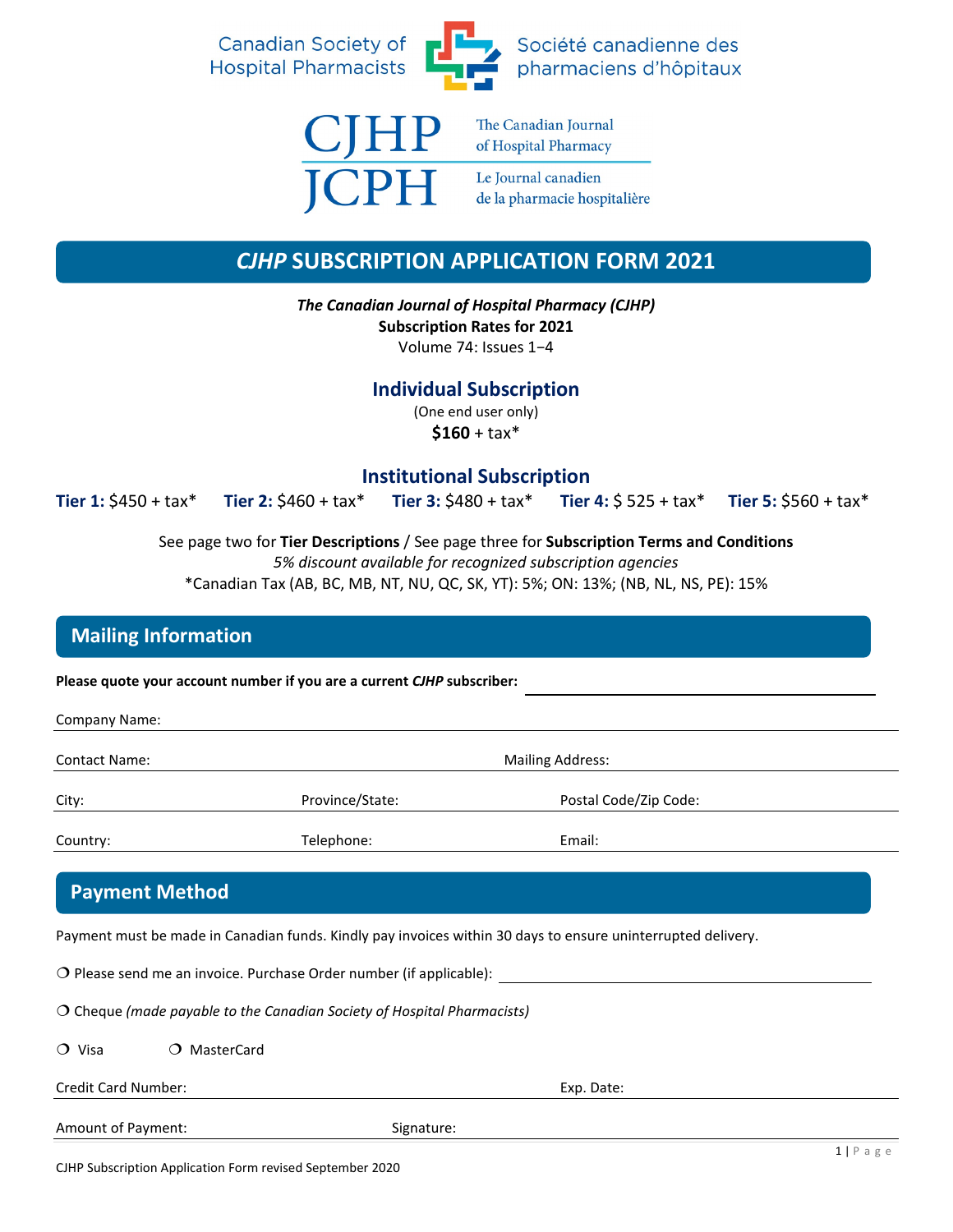## **Contact Information**

Please complete this application form IN FULL and send it to the Content Officer at the Canadian Society of Hospital Pharmacists, 3-30 Concourse Gate, Ottawa, Ontario, K2E 7V7, Canada. Phone: 613.736.9733 ext. 228, Fax: 613.736.5660, Email: [publications@cshp.ca.](mailto:publications@cshp.ca) Visit the *CJHP* online at: [www.cjhp-online.ca.](http://www.cjhp-online.ca/)

\_\_\_\_\_\_\_\_\_\_\_\_\_\_\_\_\_\_\_\_\_\_\_\_\_\_\_ \_\_\_\_\_\_\_\_\_\_\_\_\_\_\_\_\_\_\_\_\_\_\_\_\_\_\_ \_\_\_\_\_\_\_\_\_\_\_\_\_\_\_\_\_\_\_\_\_\_\_\_\_\_\_

\_\_\_\_\_\_\_\_\_\_\_\_\_\_\_\_\_\_\_\_\_\_\_\_\_\_\_ \_\_\_\_\_\_\_\_\_\_\_\_\_\_\_\_\_\_\_\_\_\_\_\_\_\_\_ \_\_\_\_\_\_\_\_\_\_\_\_\_\_\_\_\_\_\_\_\_\_\_\_\_\_\_

# **Tier Descriptions**

| <b>Academic Institutions</b>                                                      | <b>Tier</b>    |
|-----------------------------------------------------------------------------------|----------------|
| College (private and not-for-profit)                                              | 1              |
| Undergraduate (baccalaureate) or master's level/non-PhD college/university        | 2              |
| Doctorate granting research university (student population <25K)                  | 3              |
| Doctorate granting research university (student population >25K)                  | 4              |
| University consortium or shared network                                           | 5              |
|                                                                                   |                |
| Pharmacy                                                                          | <b>Tier</b>    |
| Independent pharmacy                                                              | 3              |
| Community hospital or clinic (not a major teaching or clinical research facility, | 3              |
| nor a healthcare network)                                                         |                |
| Nonprofit drug information centre (local)                                         | 3              |
| Nonprofit drug information centre (regional)                                      | 4              |
| Major teaching or research hospital (medical school affiliated, regardless of     | 4              |
| population)                                                                       |                |
| For profit drug information centre                                                | 5              |
| Franchise pharmacy                                                                | 5              |
| Healthcare network                                                                | 5              |
|                                                                                   |                |
| <b>Public / Nonprofit Institutions</b>                                            | <b>Tier</b>    |
| Nonprofit research laboratory                                                     | 2              |
| Health policy or advocacy nonprofit office/charitable organization                | $\overline{2}$ |
| Libraries, museums                                                                | 3              |
| Professional society or trade union                                               | 3              |
| Government research institute or national government agency                       | 5              |
| Consortia, provincial or national license                                         | 5              |
|                                                                                   |                |
| <b>Corporate Institutions</b>                                                     | <b>Tier</b>    |
| Small, for profit organization (e.g., small consulting partnership, law firm)     | 3              |
| Midsize for-profit organization (e.g., regional or national corporation)          | 4              |
| Large for-profit organization (e.g., multinational corporation)                   | 5              |